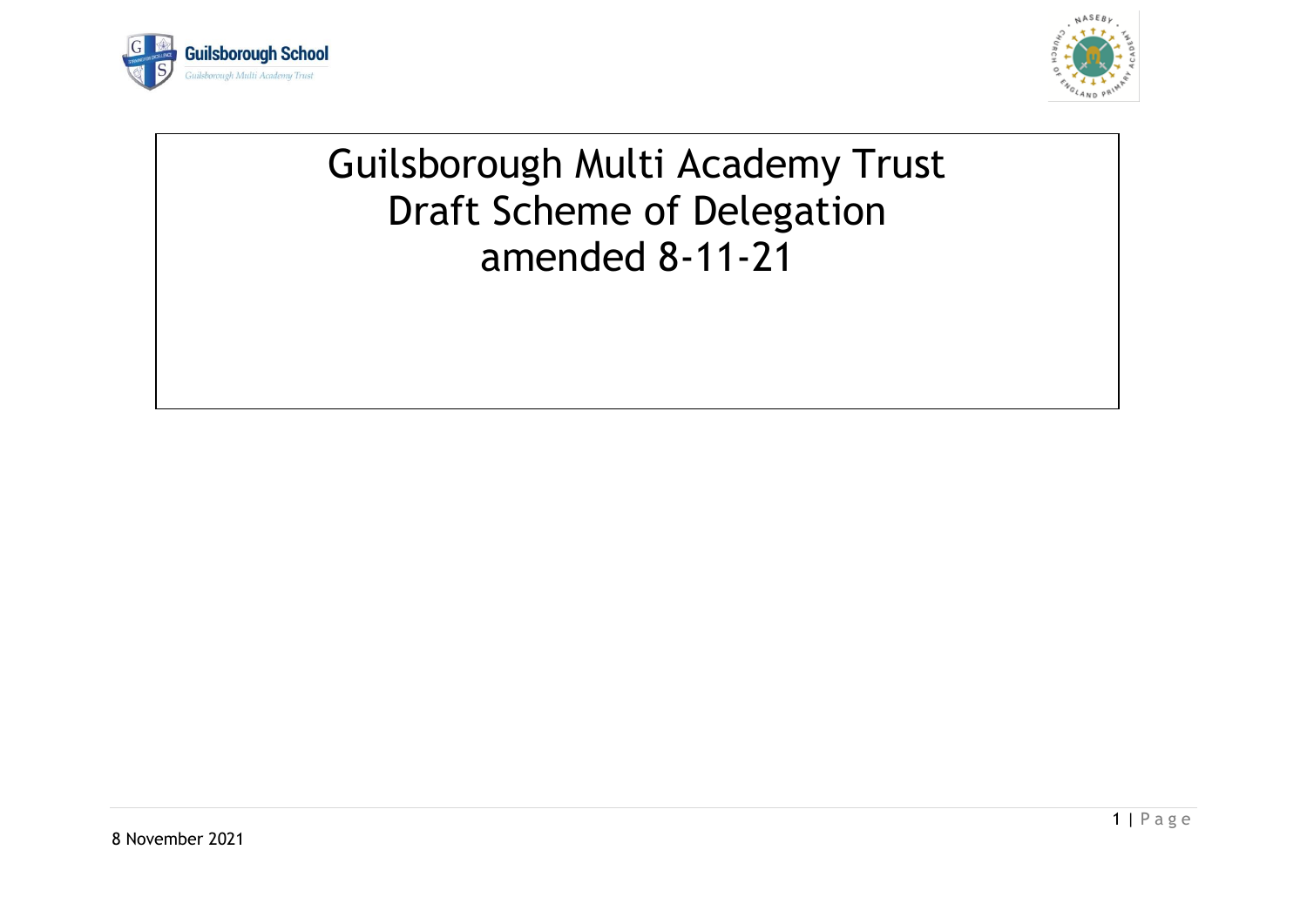



## **Appendix 2 – Delegations**

In this Annex the phrases used have the following meanings:

**Consult**: the individual/group that should be consulted as part of the process of completing a particular task.

**Deliver**: the individual/group that has responsibility for undertaking the particular task delegated to them and reporting on its delivery at suitable intervals. In the case of the Principal this will be at Trust level. In the case of the Head of School this will be at Academy level.

**Determine**: the individual/group that has primary responsibility for ensuring the particular task is completed and determining how the Trust and/or Academies (as appropriate) should undertake the task including determining appropriate milestones and targets to be reported against.

**Develop**: the individual/group that has responsibility for developing proposals relating to a task for discussion and approval by the appropriate decision-making individual/group.

**Recommend:** the individual/group that should make recommendations as to how a particular task should be completed. In the case of (i) the Principal they will be making recommendations to the Board and/or LGB (as appropriate), (ii) the LGB they will be making recommendations in relation to their Academy to the Board, Principal and/or Head of School (as appropriate) and (iii) the Head of School they will be making recommendations in relation to their Academy to the Principal and/or LGB (as appropriate).

**Report**: the individual/group that has responsibility for reporting on the delivery of tasks. In the case of (i) the Principal they will be making reports to the Board and/or LGB (as appropriate, (ii) the LGB they will be making reports in relation to their Academy to the Board and/or Principal (as appropriate) and (iii) the Head of School they will be making reports in relation to their Academy to the Principal and/or LGB (as appropriate).

**Review**: the individual/group that has responsibility for reviewing whether a particular task is being carried out satisfactorily and where appropriate requiring action to be taken to ensure task is delivered appropriately. In the case of (i) the Board they will be reviewing the Principal and/or LGB (as appropriate), (ii) the Principal they will be reviewing the Head of School and (iii) the LGB they will be reviewing the Head of School and his leadership team.

**Comply**: the individual/group will follow agreed policies and procedures.

*To assist interpretation of the matters delegated the table below provides additional comment as appropriate.*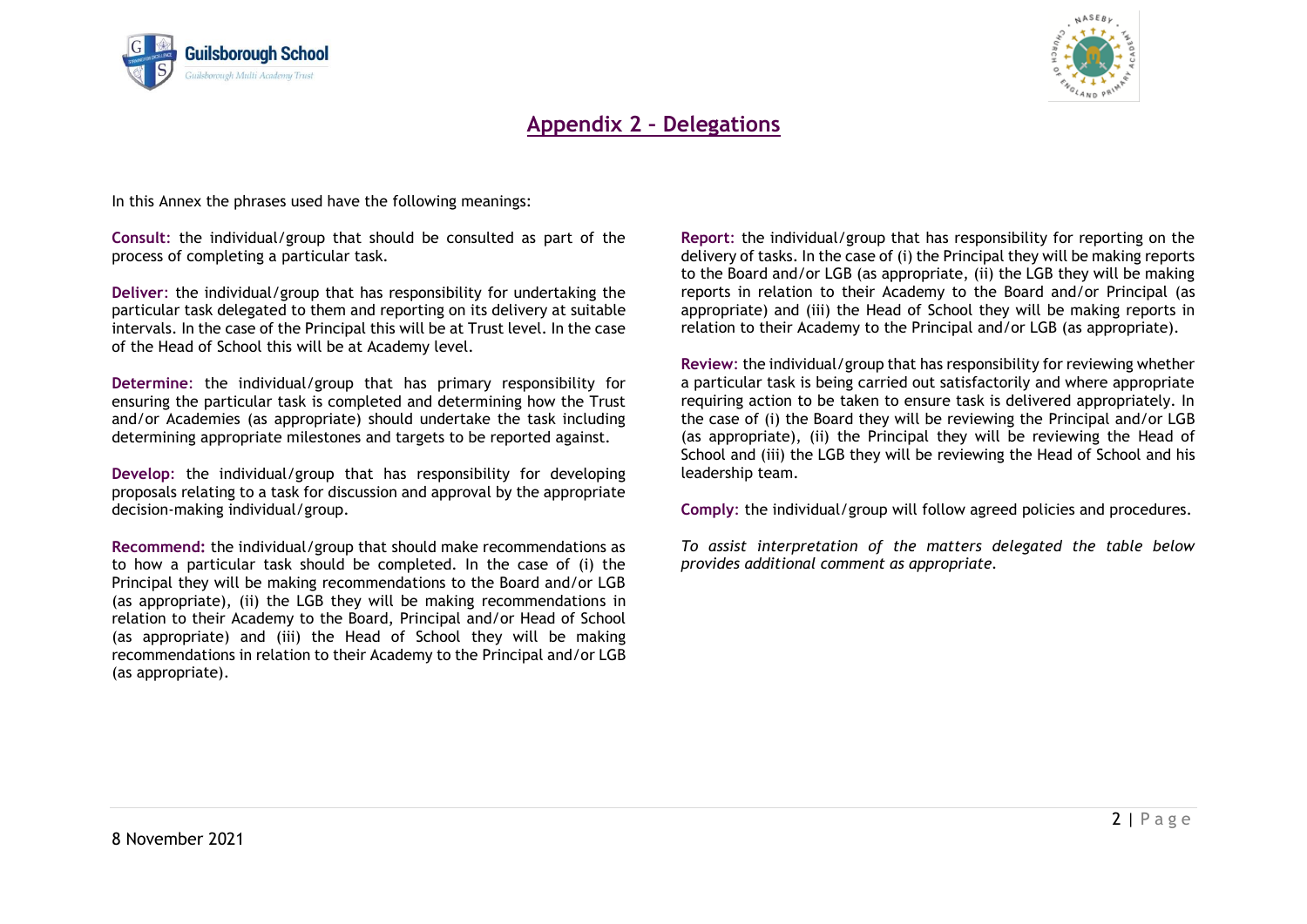|                         |                                                                                                            | <b>Directors</b>                                                                                            | <b>Executive</b><br>Principal                                                                                                  | <b>LGB</b>                                                                                    | <b>Head of School</b><br>/Principal                                                |
|-------------------------|------------------------------------------------------------------------------------------------------------|-------------------------------------------------------------------------------------------------------------|--------------------------------------------------------------------------------------------------------------------------------|-----------------------------------------------------------------------------------------------|------------------------------------------------------------------------------------|
|                         | Set strategic objectives of the Trust & Academies<br>1.0                                                   | Determine - for the<br>Trust & Academies                                                                    | Develop - in the<br>case of the<br>Academies in<br>consultation with<br>LGB & Head of<br>School/Principal                      | Recommend and<br>consult                                                                      | Consult - in the<br>case of their<br>Academy                                       |
| STRATEGY AND LEADERSHIP | Multi Academy Trust Improvement Plan - for each Academy<br>in line with strategic aims of the Trust<br>1.1 | Determine - the<br>Multi Academy<br>Trust Improvement<br>Plan in<br>consultation with<br>the Exec Principal | Drafting and work<br>with the Directors<br>in producing the<br>Multi Academy<br>Trust Improvement<br>Plan<br>Deliver the Multi |                                                                                               |                                                                                    |
|                         |                                                                                                            |                                                                                                             | <b>Academy Trust</b><br>Improvement Plan                                                                                       |                                                                                               |                                                                                    |
|                         | Deliver strategic objectives of the Trust & Academies<br>1.2                                               | Review                                                                                                      | <b>Deliver Trust</b><br><b>Review Academies</b>                                                                                | Review                                                                                        | Deliver                                                                            |
|                         | Scrutiny - review & challenge progress of the Trust against<br>its strategic objectives and KPIs<br>1.3    | Review - progress<br>of the Trust &<br>Academies                                                            | Report - Trust<br>progress to Board<br>Review - reports<br>from the<br>LGBs/Head of<br>School/Principal                        | Review - progress<br>of the Academy<br>Report - progress<br>to the Exec.<br>Principal & Board | Report - progress<br>of the Academy to<br>the LGB and The<br><b>Exec Principal</b> |
|                         | Compliance: Funding Agreement - comply with all<br>obligations including the Academies Handbook<br>1.4     | Review                                                                                                      | Deliver                                                                                                                        | Comply                                                                                        | Comply                                                                             |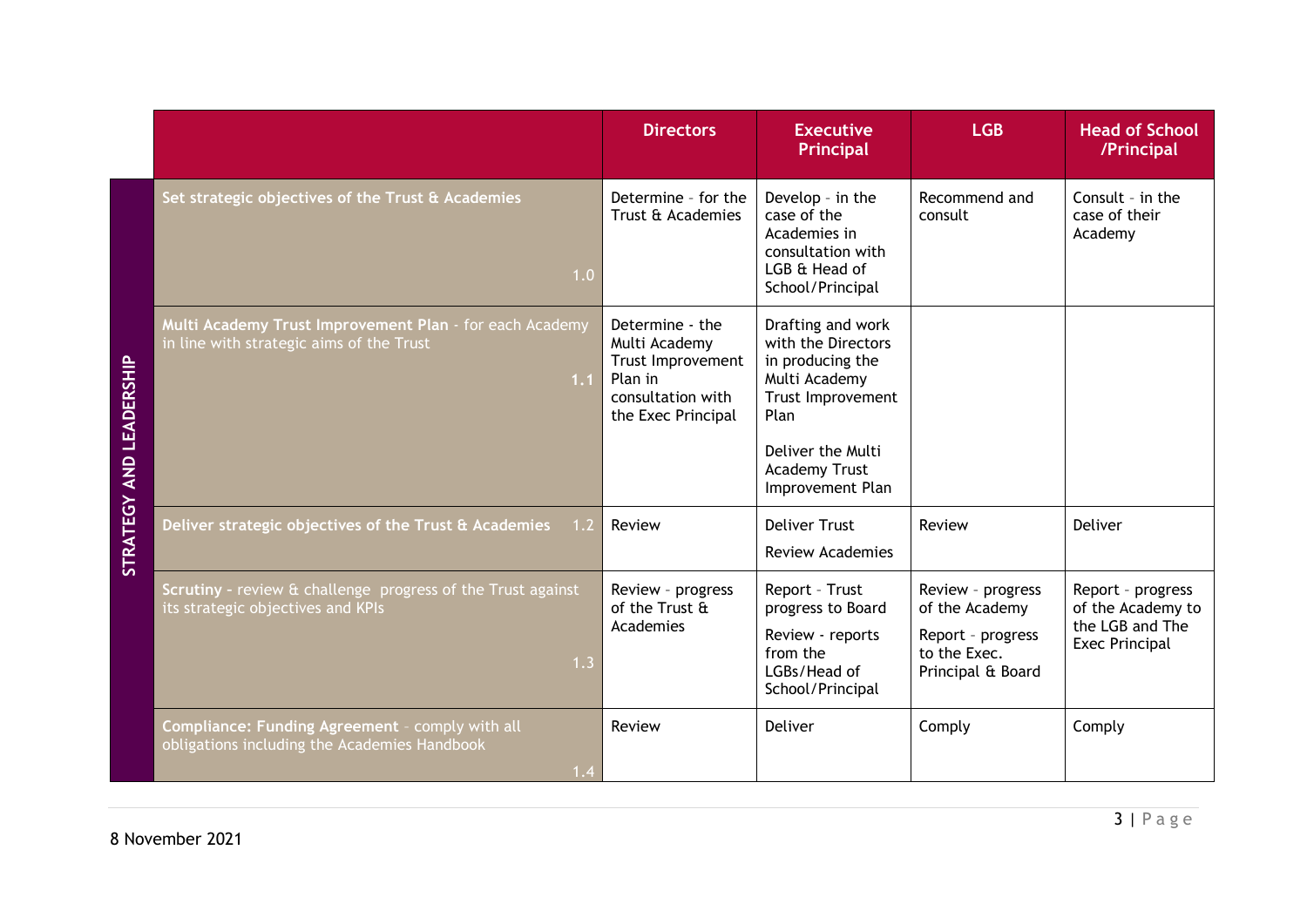|                         |                                                                                                                                                                                                                              | <b>Directors</b>                                                                                                                                                                             | <b>Executive</b><br>Principal                                                                                                                                                                                                                                    | <b>LGB</b>                                                                                                                         | <b>Head of School</b><br>/Principal                          |
|-------------------------|------------------------------------------------------------------------------------------------------------------------------------------------------------------------------------------------------------------------------|----------------------------------------------------------------------------------------------------------------------------------------------------------------------------------------------|------------------------------------------------------------------------------------------------------------------------------------------------------------------------------------------------------------------------------------------------------------------|------------------------------------------------------------------------------------------------------------------------------------|--------------------------------------------------------------|
|                         | Compliance: Regulatory - with all regulations affecting the<br>Trust (including all charity law, company law, employment<br>law and health and safety<br>1.5                                                                 | Review                                                                                                                                                                                       | Deliver<br>Report - to Board                                                                                                                                                                                                                                     | Review                                                                                                                             | <b>Deliver</b><br>Report - to LGB &<br><b>Exec Principal</b> |
|                         | Compliance: Financial Oversight - ensuring that there are<br>appropriate financial controls so that there is regularity,<br>probity and value for money in relation to the management<br>of public funds<br>1.6 <sub>1</sub> | Determine -<br>policies to ensure<br>compliance<br>Review                                                                                                                                    | Deliver<br>Report - to Board                                                                                                                                                                                                                                     | Review                                                                                                                             | Deliver<br>Report - to LGB &<br><b>Exec Principal</b>        |
|                         | <b>Compliance - completing the register of business interests</b><br>and put in place a procedure to deal with any conflicts of<br>interest and connected party transactions<br>1.7                                          | Determine -<br>policies to ensure<br>compliance<br>Deliver                                                                                                                                   |                                                                                                                                                                                                                                                                  | Deliver                                                                                                                            |                                                              |
| STRATEGY AND LEADERSHIP | Appointments of Directors and Governors - ensuring<br>processes in place for appointment of directors (including<br>ensuring that the Directors and Governors have the skills to<br>run the Trust and the Academies)<br>1.8  | Determine -<br>policies and<br>criteria for the<br>selection of<br>Directors and<br>Governors<br>Review - the<br>Board's own<br>performance<br>Review -<br>performance of the<br><b>LGBs</b> | Report - to the<br>Board on the<br>performance of the<br><b>LGBs</b><br>Review - annually<br>the size, structure<br>and composition<br>and skill<br>Determines of LGBs<br>Recommend - if<br>appropriate<br>changes to the size<br>and composition of<br>the LGBs | Review -<br>procedures for the<br>election of staff<br>and parent<br>governors of the<br><b>LGB</b><br>Review - own<br>performance |                                                              |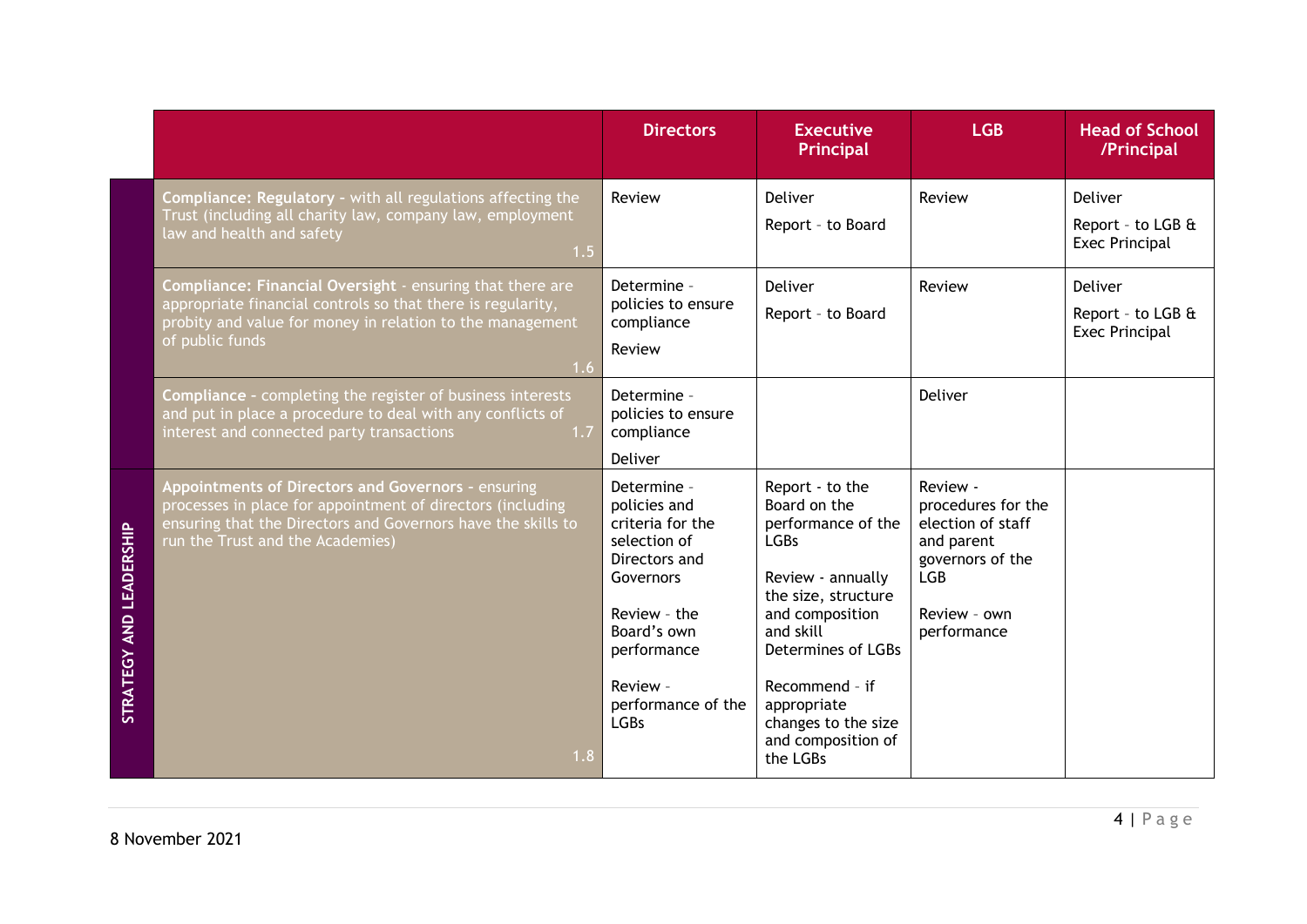|                         |                                                                                                                                                                     | <b>Directors</b>                                       | <b>Executive</b><br>Principal                                                                                          | <b>LGB</b>                                                                            | <b>Head of School</b><br>/Principal                                                                                                                                 |
|-------------------------|---------------------------------------------------------------------------------------------------------------------------------------------------------------------|--------------------------------------------------------|------------------------------------------------------------------------------------------------------------------------|---------------------------------------------------------------------------------------|---------------------------------------------------------------------------------------------------------------------------------------------------------------------|
|                         | Appointment of the Auditors for internal scrutiny<br>1.9                                                                                                            | Deliver - appoint<br>Auditors for<br>internal scrutiny | Deliver - the<br>internal scrutiny                                                                                     |                                                                                       |                                                                                                                                                                     |
|                         | Appointment of Governance Professional (GP) - Board and<br><b>LGBs</b><br>1.10                                                                                      | Deliver - appoint<br>the GP to the<br>Board & LGBs     |                                                                                                                        | Consult - $in$<br>connection with<br>the appointment of<br>the LGB GP.                |                                                                                                                                                                     |
| STRATEGY AND LEADERSHIP | Policies - review and approval of Trust Wide Policies<br>(including admissions, DBS, charging and remissions policies,<br>health & safety and safeguarding)<br>1.11 | Determine                                              | Deliver -<br>presenting polices<br>to the Board for<br>approval<br>Report - material<br>non-compliance to<br>the Board | Review - all<br>policies approved<br>by the Board and<br>Academy specific<br>policies | Deliver -<br>presenting<br>Academy specific<br>policies for<br>approval by the<br><b>LGB</b><br>Report - non-<br>compliance to the<br>LGB and the Exec<br>Principal |
|                         | Prepare terms of reference for LGB's and Committees<br>1.12                                                                                                         | Deliver<br>Review - annually                           | Develop                                                                                                                |                                                                                       |                                                                                                                                                                     |
|                         | Training programme for directors and governors<br>1.13                                                                                                              | Deliver                                                | Develop                                                                                                                | Deliver                                                                               | Recommend<br>training for<br>Governors to the<br><b>Exec Principal</b>                                                                                              |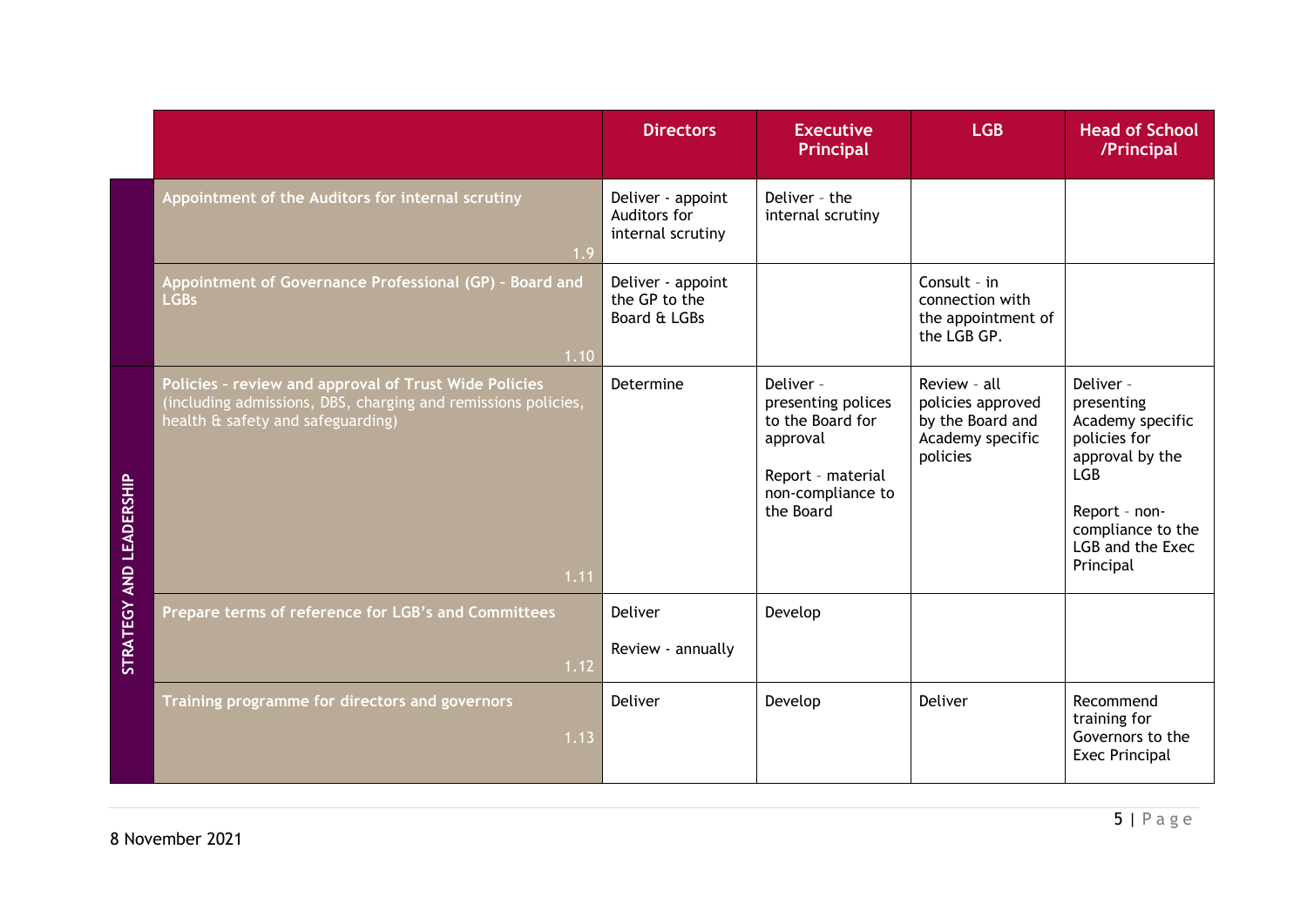|                   |                                                                                                       | <b>Directors</b>                                                                                 | <b>Executive</b><br>Principal                                                                                                                              | <b>LGB</b>                                                                                                                                                                                                                                                         | <b>Head of</b><br><b>School/Principal</b>                                                                                                                         |
|-------------------|-------------------------------------------------------------------------------------------------------|--------------------------------------------------------------------------------------------------|------------------------------------------------------------------------------------------------------------------------------------------------------------|--------------------------------------------------------------------------------------------------------------------------------------------------------------------------------------------------------------------------------------------------------------------|-------------------------------------------------------------------------------------------------------------------------------------------------------------------|
| <b>CURRICULUM</b> | Academy Improvement Plan - for each Academy in line with<br>strategic aims of the Trust<br>2.0        | Determine - the<br>Academy<br>Improvement Plan<br>in consultation<br>with the<br>appropriate LGB | Work with the<br>HoS/Principal and<br>Governors in<br>producing the<br>Academy<br>Improvement Plans<br>Review-Agreeing<br>the Academy<br>Improvement Plan  | Determine - the<br>Academy<br>Improvement Plan<br>in consultation<br>with the<br>HoS/Principal and<br>the Exec Principal<br>Recommend -<br>Academy<br>Improvement Plan<br>to the Board                                                                             | Drafting and work<br>with governors<br>and the Exec<br>Principal in<br>producing the<br>Academy<br>Improvement Plan<br>Deliver the<br>Academy<br>Improvement Plan |
| EDUCATION AND     | Key Performance Indicators - setting and reviewing<br>performance of the Trust & the Academies<br>2.1 | Determine - Trust<br>wide and Academy<br><b>KPIs</b><br>Review -<br>performance<br>against KPIs  | Consult - with the<br>LGBs and propose<br>KPIs to the Board<br>Receive reports -<br>from the LBGs and<br>report<br>performance of the<br>LGBs against KPIs | Recommend -<br>targets for<br>performance of the<br>Academy to the<br>Exec. Principal<br>Review -<br>performance of the<br>Academy and<br>report to the Exec.<br>Principal<br>Deliver - holding<br>leadership to<br>account for<br>delivery against<br><b>KPIs</b> | Deliver -<br>performance of<br>the Academy<br>against KPIs<br>Report -<br>performance of<br>the Academy to<br><b>LGB</b>                                          |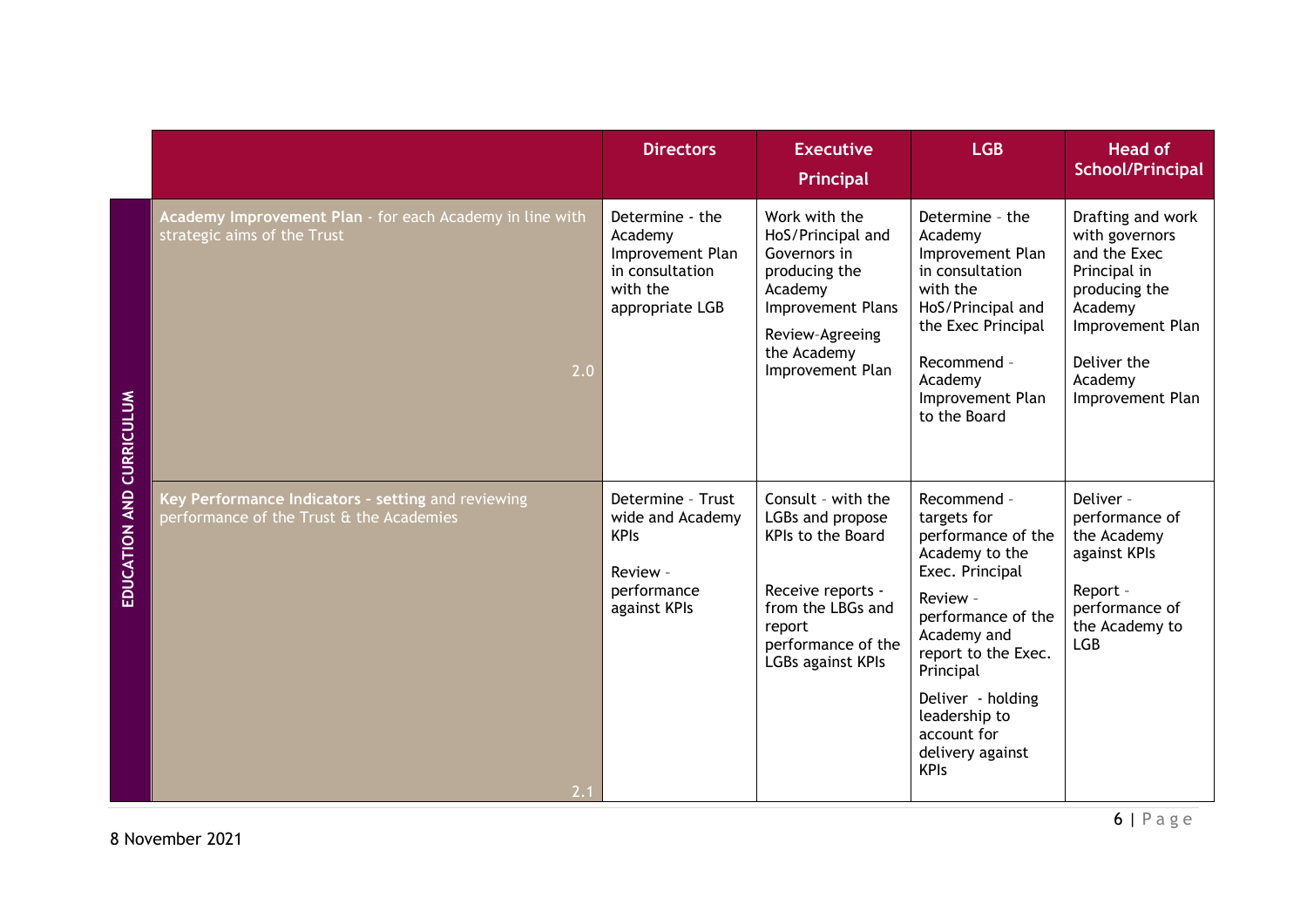|                                 |                                                                                                                                                                         | <b>Directors</b>                                               | <b>Executive</b><br><b>Principal</b>                                                        | <b>LGB</b>                                                             | <b>Head of</b><br><b>School/Principal</b>                                                                          |  |  |  |
|---------------------------------|-------------------------------------------------------------------------------------------------------------------------------------------------------------------------|----------------------------------------------------------------|---------------------------------------------------------------------------------------------|------------------------------------------------------------------------|--------------------------------------------------------------------------------------------------------------------|--|--|--|
|                                 | Quality of Teaching - ensuring appropriate levels of support,<br>challenge and intervention to support delivery of education<br>outcomes                                | Review - the work<br>of the Executive<br>Principal             | Deliver -<br>supporting the<br>Academies and<br>intervening where<br>appropriate            | Review - at the<br>Academy                                             | Review -<br>management of<br>staff to ensure<br>teaching and<br>learning<br>objectives are met<br>Report-strengths |  |  |  |
|                                 | 2.2                                                                                                                                                                     |                                                                |                                                                                             |                                                                        | and concerns in<br>the quality of<br>teaching to LGB                                                               |  |  |  |
| <b>EDUCATION AND CURRICULUM</b> | Curriculum - setting the curriculum for the Academies and<br>reviewing its effectiveness                                                                                | Determine -<br>curriculum and<br>standards                     | Deliver<br>Recommend                                                                        | Consult<br>Review                                                      | Deliver                                                                                                            |  |  |  |
|                                 | 2.3                                                                                                                                                                     | Review -<br>effectiveness of<br>the curriculum<br>across Trust |                                                                                             |                                                                        |                                                                                                                    |  |  |  |
|                                 | Pupil Premium - reviewing and challenging the value for<br>money/ ROI of the Pupil Premium in terms of educational<br>outcomes and narrowing the achievement gap<br>2.4 | Review                                                         | Report - to Board<br>effectiveness of<br>use of the Pupil<br>Premium across<br><b>Trust</b> | Determin & Review<br>- how Pupil<br>Premium is spent<br>at the Academy | Deliver<br>Report - on<br>effectiveness of<br>use of the Pupil<br>Premium to The<br>Exec Principal and<br>LGB      |  |  |  |
|                                 |                                                                                                                                                                         |                                                                |                                                                                             |                                                                        |                                                                                                                    |  |  |  |
|                                 | 7   Page<br>8 November 2021                                                                                                                                             |                                                                |                                                                                             |                                                                        |                                                                                                                    |  |  |  |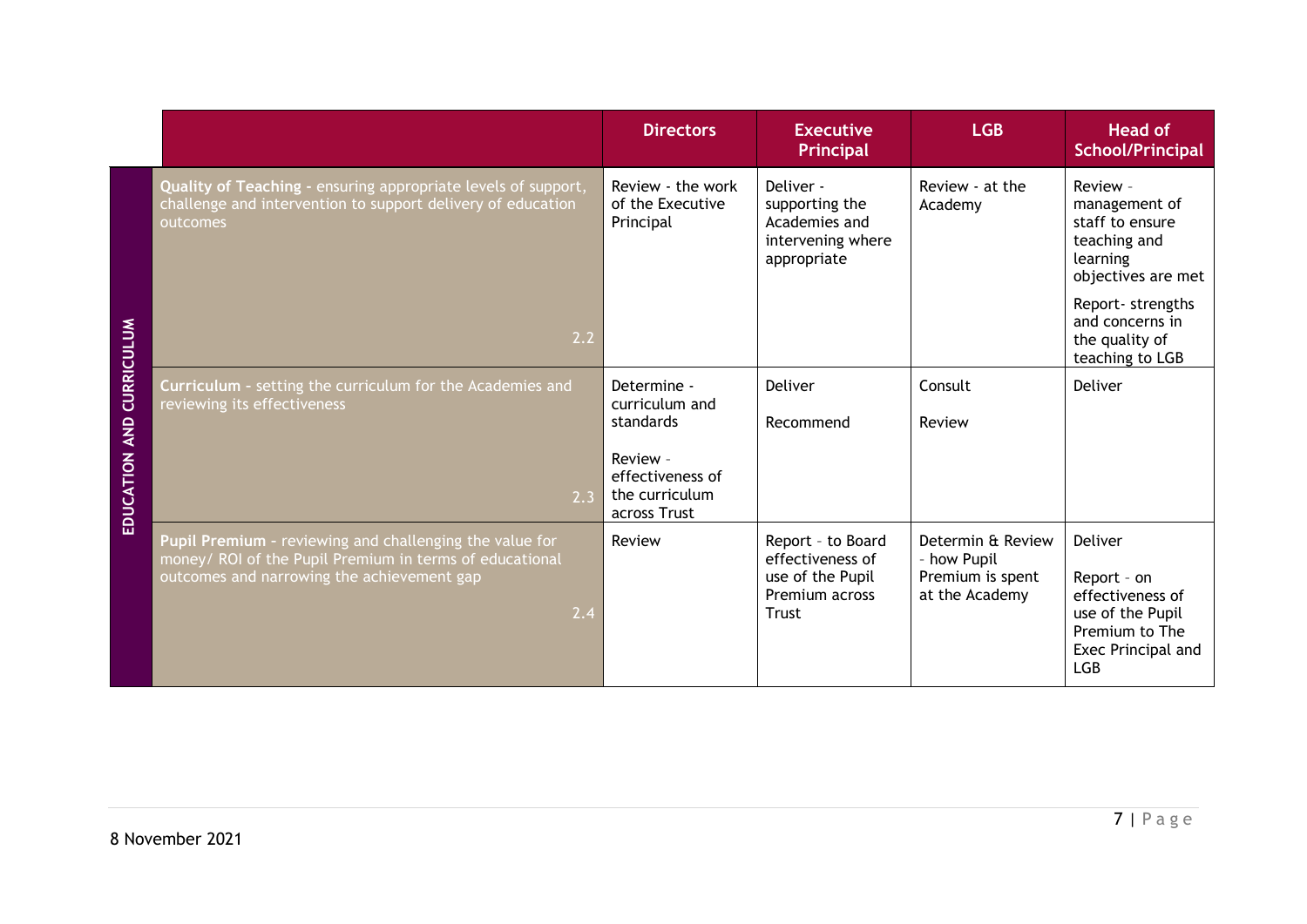|                                    |                                                                                                                    | <b>Directors</b>                                   | <b>Executive</b><br>Principal | <b>LGB</b>                                                                                                                                  | <b>Head of</b><br><b>School/Principal</b>                                                                                                                                |
|------------------------------------|--------------------------------------------------------------------------------------------------------------------|----------------------------------------------------|-------------------------------|---------------------------------------------------------------------------------------------------------------------------------------------|--------------------------------------------------------------------------------------------------------------------------------------------------------------------------|
|                                    | Set admissions policy<br>2.5                                                                                       | Deliver                                            | Develop                       |                                                                                                                                             | aaa                                                                                                                                                                      |
|                                    | Admission decisions - NCC Implement agreed policy<br>2.6                                                           |                                                    |                               | Deliver                                                                                                                                     | Consult                                                                                                                                                                  |
|                                    | Collective workshop arrangements for school, without<br>religious character<br>2.7                                 |                                                    |                               | Review                                                                                                                                      | Deliver                                                                                                                                                                  |
| <b>CURRICULUM</b><br>EDUCATION AND | Student issues (including attendance, exclusions, punctuality<br>and disciplinary matters for each Academy)<br>2.8 | Review                                             | Review delivery               | Receiving reports<br>from the Head of<br>School/Principal<br>Report any<br>material issues to<br>the Board and the<br><b>Exec Principal</b> | Deliver - ensuring<br>student issues are<br>dealt with in<br>accordance with<br>Trust and<br><b>Academy Policies</b><br>Report - to the<br>LGB on any<br>material issues |
|                                    | Academy Hours - setting the opening and closing times for<br>the Academies<br>2.9                                  | Determine                                          | Recommend                     |                                                                                                                                             | Comply                                                                                                                                                                   |
|                                    | Term Dates and length of school day<br>2.10                                                                        | Determine - in<br>consultation with<br><b>LGBs</b> | Recommend                     |                                                                                                                                             | Comply                                                                                                                                                                   |
|                                    | School lunch - ensure provided to appropriate nutritional<br>standards<br>2.11                                     |                                                    |                               | Review                                                                                                                                      | Deliver                                                                                                                                                                  |

8 November 2021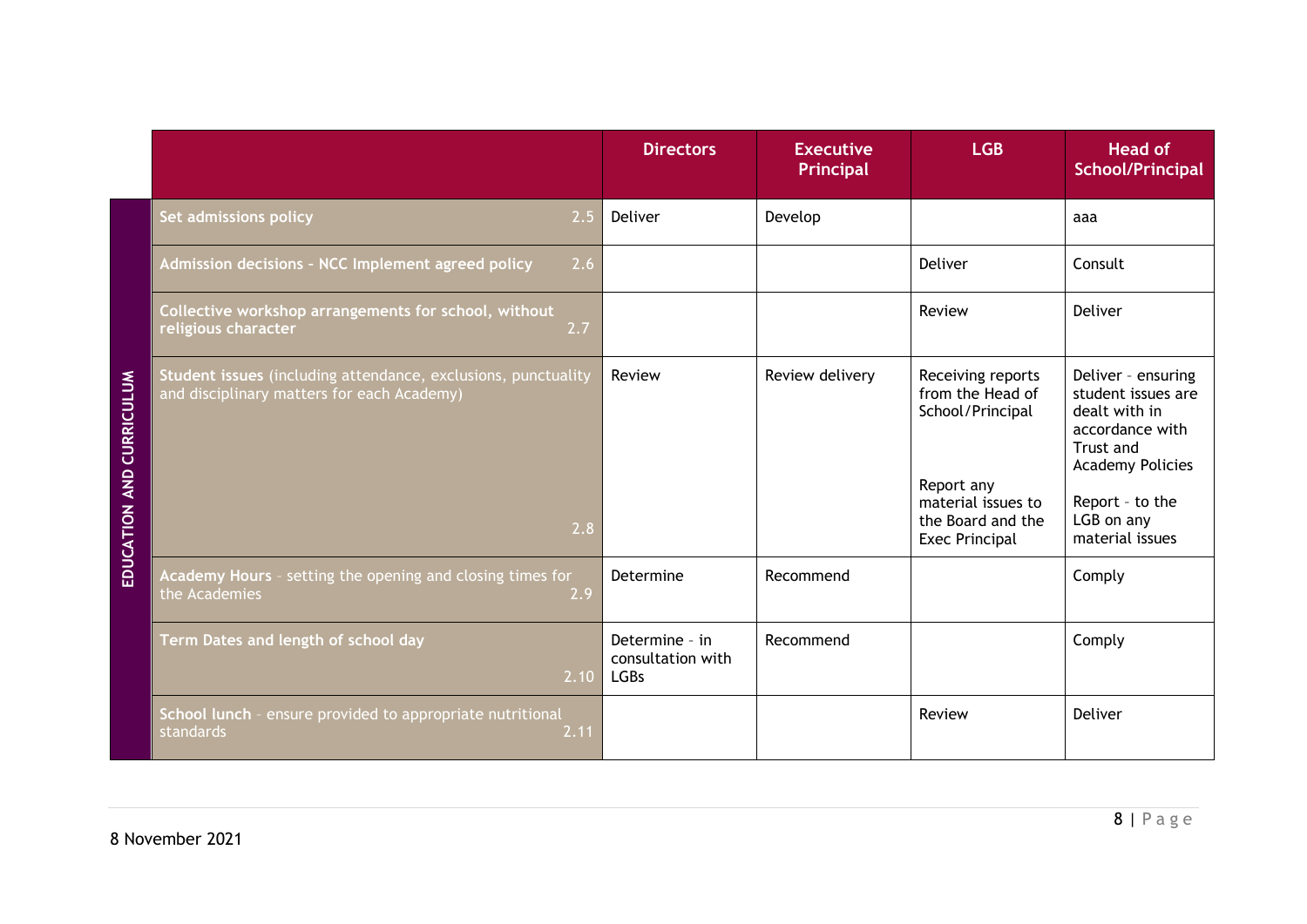| Provision of free school meals to those meeting criteria | Deliver<br>Review |
|----------------------------------------------------------|-------------------|
|----------------------------------------------------------|-------------------|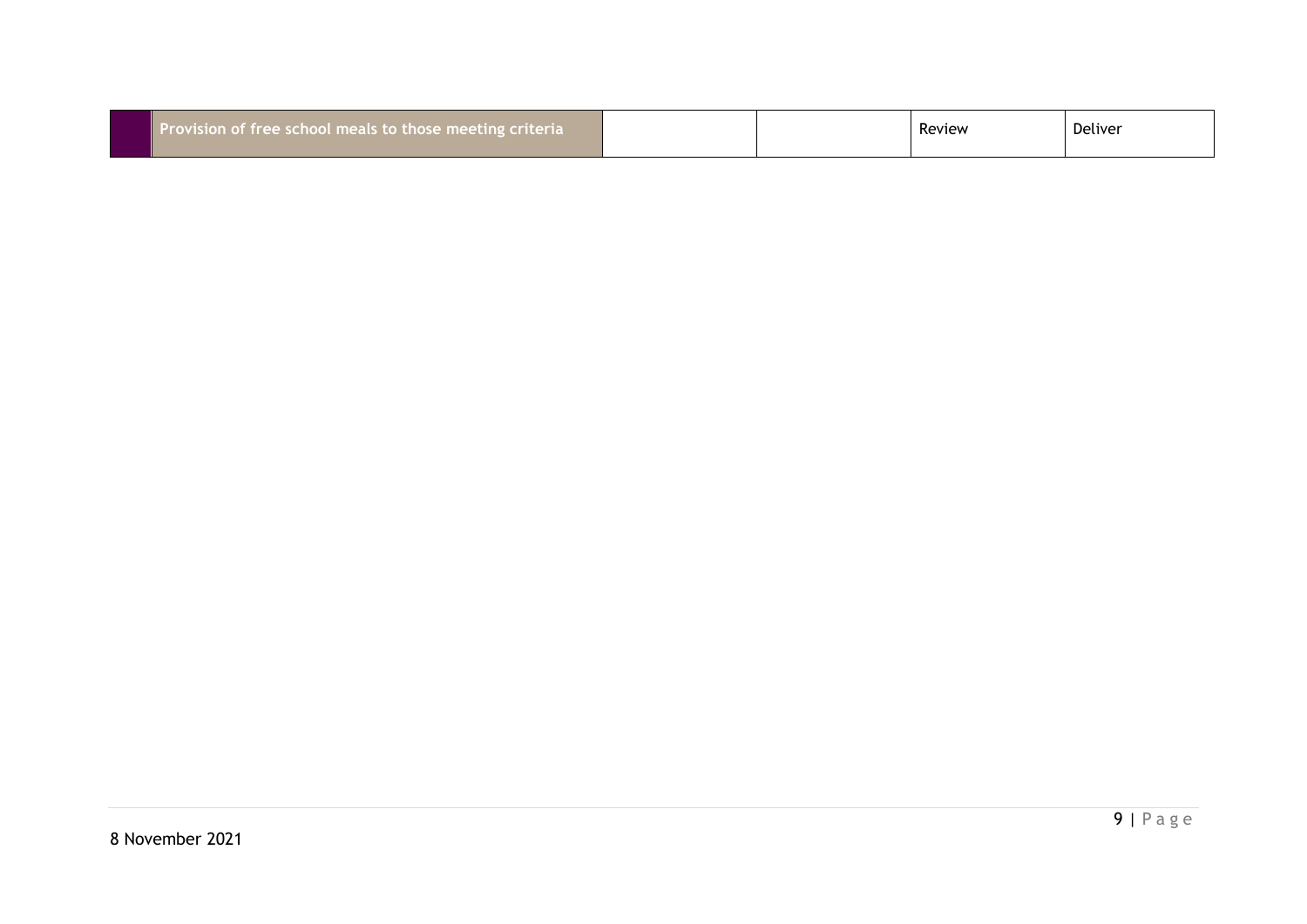|                 |                                                                                                                                                                                                                           | <b>Directors</b>                                | <b>Executive</b><br>Principal                                                                                                                      | <b>LGB</b>                                                                                                            | <b>Head of</b><br><b>School/Principal</b> |
|-----------------|---------------------------------------------------------------------------------------------------------------------------------------------------------------------------------------------------------------------------|-------------------------------------------------|----------------------------------------------------------------------------------------------------------------------------------------------------|-----------------------------------------------------------------------------------------------------------------------|-------------------------------------------|
| <b>INANCIAL</b> | Funding Model - agreeing a funding model across the Trust and<br>develop an individual funding model for the Academies) so as to<br>the secure the Trust's financial health in the short term and the<br>long term<br>3.0 | Determine - in<br>consultation with<br>the LGBs | Recommend a<br>funding model to<br>the Board for<br>approval<br>Review                                                                             | Consult - with the<br><b>Board</b><br>Review -<br>compliance with<br>the overall financial<br>plan for the<br>Academy | Comply                                    |
|                 | Trust Annual Budget - formulating and setting the Trust wide<br>budget<br>3.1                                                                                                                                             | Determine                                       | Deliver - on<br>preparation of<br>Trust budget and<br>present to the<br>Board for approval<br>Review -<br>submission of Trust<br>budget to the EFA |                                                                                                                       |                                           |
|                 | Academy Annual Budgets - formulating and determining the<br>proportion of the overall budget to be delegated to each<br>Academy (including uses of contingency funds/ balances)                                           | Determine                                       | Deliver - on<br>preparation of<br>Academy budgets<br>in consultation<br>with the LGBs and<br>present to the<br>Board for approval                  | Consult - with Exec<br>Principal in respect<br>of the Academy's<br>requirements<br>Comply                             | Deliver<br>Comply                         |
|                 | 3.2                                                                                                                                                                                                                       |                                                 | Review -<br>submission of<br>Academy budgets<br>to the EFA                                                                                         |                                                                                                                       |                                           |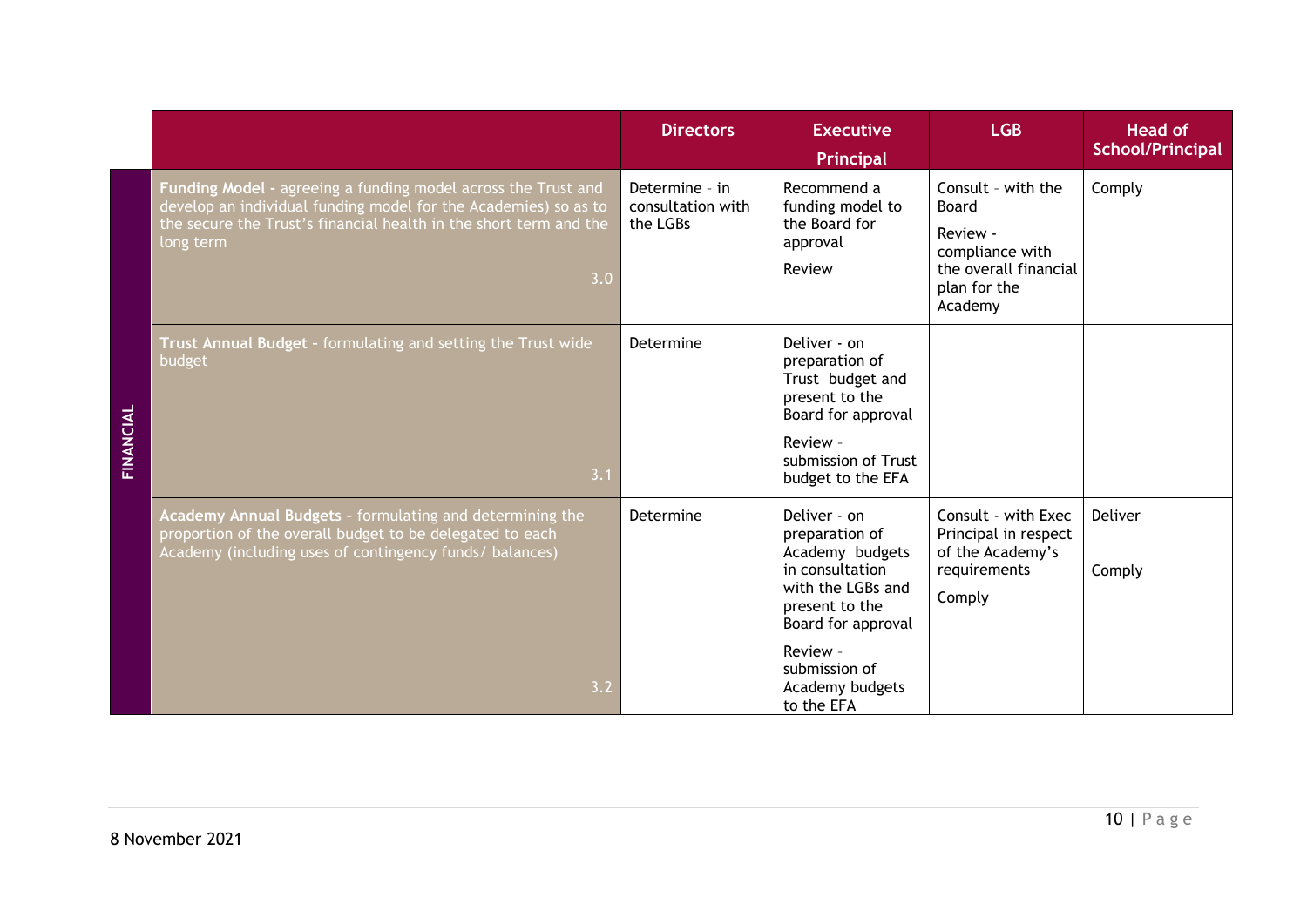|           |                                                                                                                   | <b>Directors</b> | <b>Executive</b><br>Principal                                                                                                                                                                                                     | <b>LGB</b>                                                                                                                                  | <b>Head of</b><br><b>School/Principal</b>                                                                        |
|-----------|-------------------------------------------------------------------------------------------------------------------|------------------|-----------------------------------------------------------------------------------------------------------------------------------------------------------------------------------------------------------------------------------|---------------------------------------------------------------------------------------------------------------------------------------------|------------------------------------------------------------------------------------------------------------------|
| FINANCIAL | <b>Expenditure and ensuring delivery of Annual Budgets</b><br>3.3                                                 | Review           | Report - to the<br>board any material<br>issues with delivery<br>against the Annual<br>Budget by the<br>Academies<br>Receive reports -<br>on matters of<br>concern in<br>connection with<br>compliance with<br>the Annual Budgets | Review<br>Report - to the<br>Exec Principal any<br>issues with<br>expenditure or<br>compliance with<br>the Annual Budgets<br>by the Academy | Report - to the<br>LGB any need for<br>any matters of<br>concern in respect<br>of the Academy's<br>annual budget |
|           | Reporting: financial reporting and KPIs<br>3.4                                                                    | Determine        | Deliver                                                                                                                                                                                                                           | Review                                                                                                                                      | Deliver                                                                                                          |
|           | Delegated Budgets and Finances - in the form of a scheme<br>of delegation of financial authority to the Academies | Determine        | Deliver - on<br>recommending<br>financial limits to<br>the Board                                                                                                                                                                  | Review Delivery-<br>Academy<br>Comply -<br>adherence to limits                                                                              | Comply -<br>adherence to<br>limits                                                                               |
|           | 3.5                                                                                                               |                  | Review -<br>effectiveness of<br>limits                                                                                                                                                                                            |                                                                                                                                             |                                                                                                                  |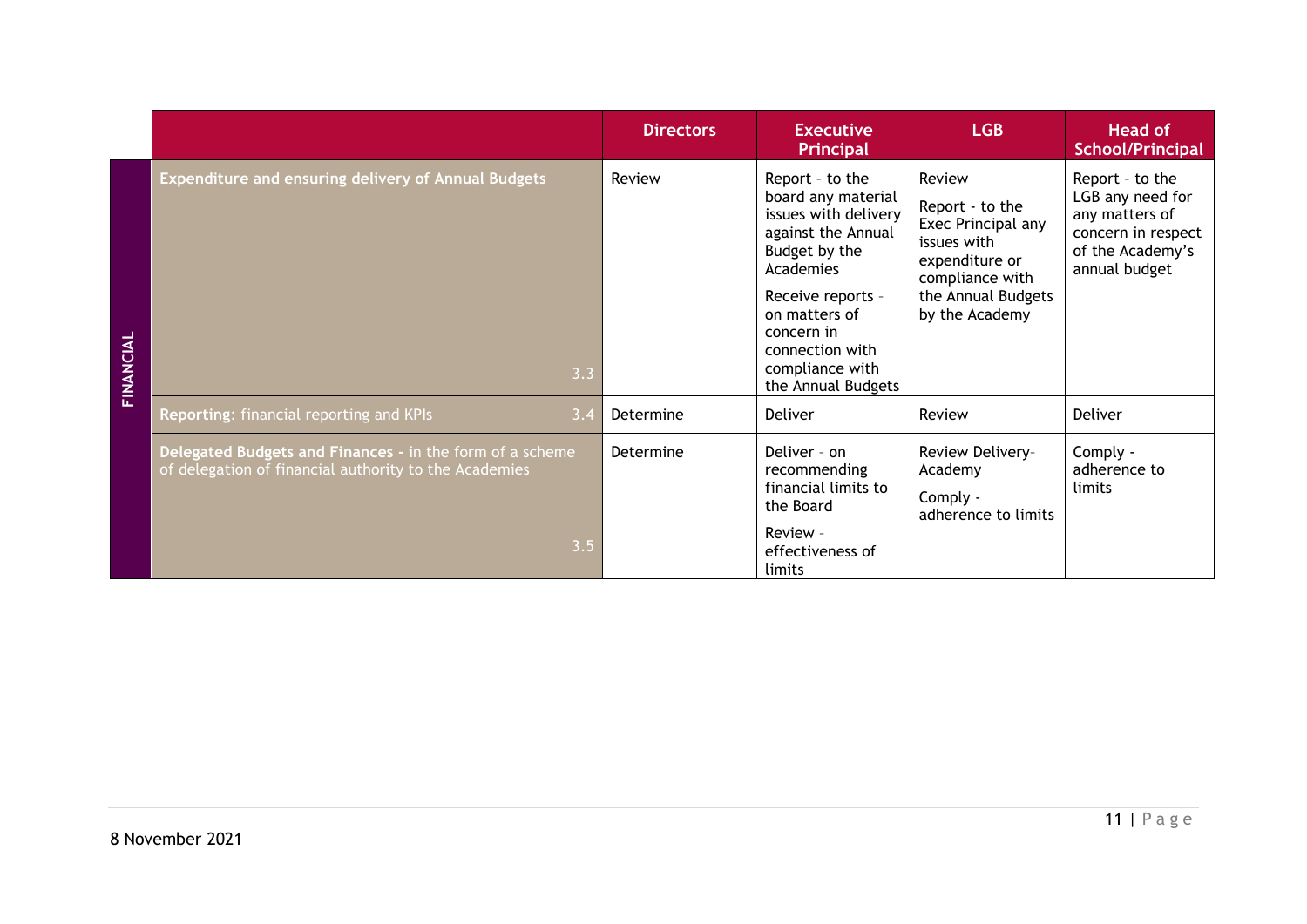|                  |                                                                                                                                               | <b>Directors</b>                 | <b>Executive</b><br>Principal                                                       | <b>LGB</b>                                                                                                                                                                           | <b>Head of</b><br><b>School/Principal</b>               |
|------------------|-----------------------------------------------------------------------------------------------------------------------------------------------|----------------------------------|-------------------------------------------------------------------------------------|--------------------------------------------------------------------------------------------------------------------------------------------------------------------------------------|---------------------------------------------------------|
|                  | Financial Policies -establishing of policies and procedures to<br>ensure compliance with the Trust's financial and reporting<br>requirements  | Determine                        | Review -<br>compliance with<br>policies                                             | Review delivery -<br>compliance with<br>policies                                                                                                                                     | Deliver -<br>compliance with<br>finance policies        |
| <b>TINANCIAL</b> | 3.6                                                                                                                                           |                                  | Report - any issues<br>or non-compliance<br>to the Board                            | Report - any issues<br>or non-compliance<br>to the Exec<br>Principal                                                                                                                 |                                                         |
|                  | Approving annual accounts<br>3.7                                                                                                              | Approve                          | Deliver - arrange<br>for auditing and<br>filing of annual<br>report and<br>accounts | Comply - by<br>keeping proper<br>records in respect<br>of the Academy<br>and providing such<br>information to<br>assist the Trust in<br>preparation of the<br><b>Annual Accounts</b> |                                                         |
|                  | <b>Corporate Risk Register</b><br>3.8                                                                                                         | Review delivery                  | Deliver -<br>management of<br>corporate risk<br>register                            | Review - Academy<br>risk register.                                                                                                                                                   | Deliver -<br>management of<br>Academy risk<br>register. |
|                  | Investments - agreeing the investment policy in line with the<br>Academies Financial Handbook and any internal polices and<br>controls<br>3.9 | Determine and<br>review delivery | Deliver                                                                             |                                                                                                                                                                                      |                                                         |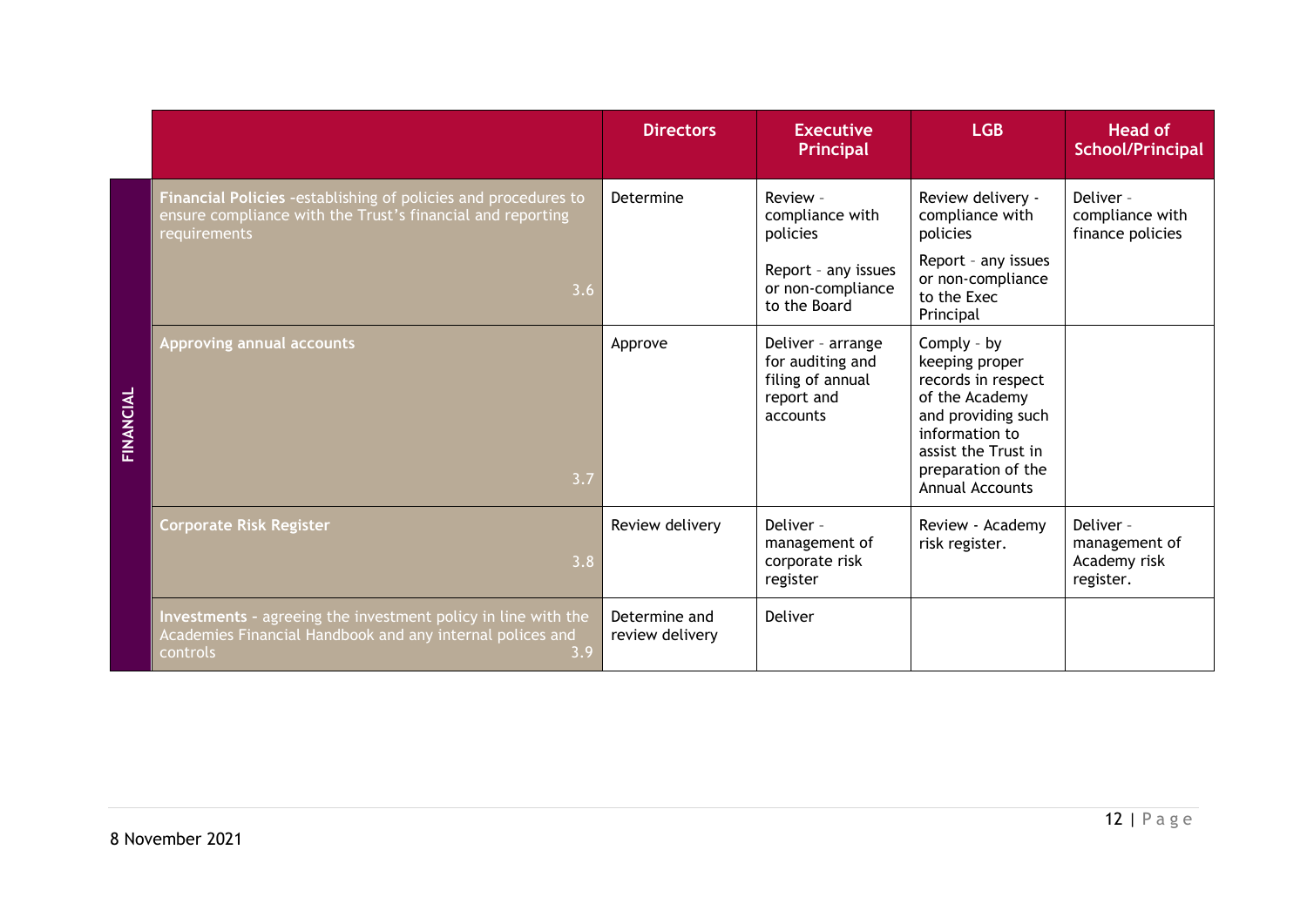|                   |                                                                                                                                                                                 | <b>Directors</b>                                                                                                                                                  | <b>Executive</b><br><b>Principal</b>                                                                                                                                  | <b>LGB</b>                                                                                     | <b>Head of</b><br><b>School/Principal</b>                                                                     |
|-------------------|---------------------------------------------------------------------------------------------------------------------------------------------------------------------------------|-------------------------------------------------------------------------------------------------------------------------------------------------------------------|-----------------------------------------------------------------------------------------------------------------------------------------------------------------------|------------------------------------------------------------------------------------------------|---------------------------------------------------------------------------------------------------------------|
|                   | Appointing the Executive Principal/Principal/Head of<br><b>School</b><br>4.0                                                                                                    | Appoint                                                                                                                                                           |                                                                                                                                                                       |                                                                                                |                                                                                                               |
|                   | Appointing the Principal/Head of Schools at each Academy<br>4.1                                                                                                                 | Approve - in<br>consultation with<br>the Executive<br>Principal/ LGBs                                                                                             | Recommend - sit<br>on appointment<br>panel along with<br>two<br>representatives of<br>the relevant LGB                                                                | Recommend - two<br>representatives to<br>sit on the<br>appointment panel<br>with the Principal |                                                                                                               |
|                   | Appointing of cross-Trust Staff (in line with recruitment<br>4.2<br>policy)                                                                                                     | Review                                                                                                                                                            | Appoint and report<br>to the Board                                                                                                                                    |                                                                                                |                                                                                                               |
| HR AND OPERATIONS | <b>Appointing Academy Staff</b><br>4.3                                                                                                                                          |                                                                                                                                                                   |                                                                                                                                                                       | Appoint (in<br>consultation with<br>the Head of<br>School/Principal)                           | Recommend                                                                                                     |
|                   | Establishing Trust wide HR Policies (including recruitment,<br>discipline, capability, grievance and absence policies) in<br>accordance with all appropriate regulations<br>4.4 | Determine<br>Review                                                                                                                                               | Comply                                                                                                                                                                | Review                                                                                         | Comply                                                                                                        |
|                   | Setting Appraisal Performance Management Policy together<br>with pay reviews (in line with the Trust's pay policy and all<br>statutory regulations)                             | Review - in respect<br>of Exec Principal<br>Receive reports - in<br>respect of<br>appraisal<br>arrangements and<br>outcomes<br>Review - any<br>appeals in respect | Review - in respect<br>of Head of School,<br>Principal and<br>across Trust staff<br>(and any appeals<br>from Academy<br>staff)<br>Review - and<br>Report - (annually) | Assure - in respect<br>of performance<br>management of<br>Head of<br>School/Principal          | Review - in<br>respect of all<br>other staff<br>Report - annually<br>to the Exec<br>Principal on<br>appraisal |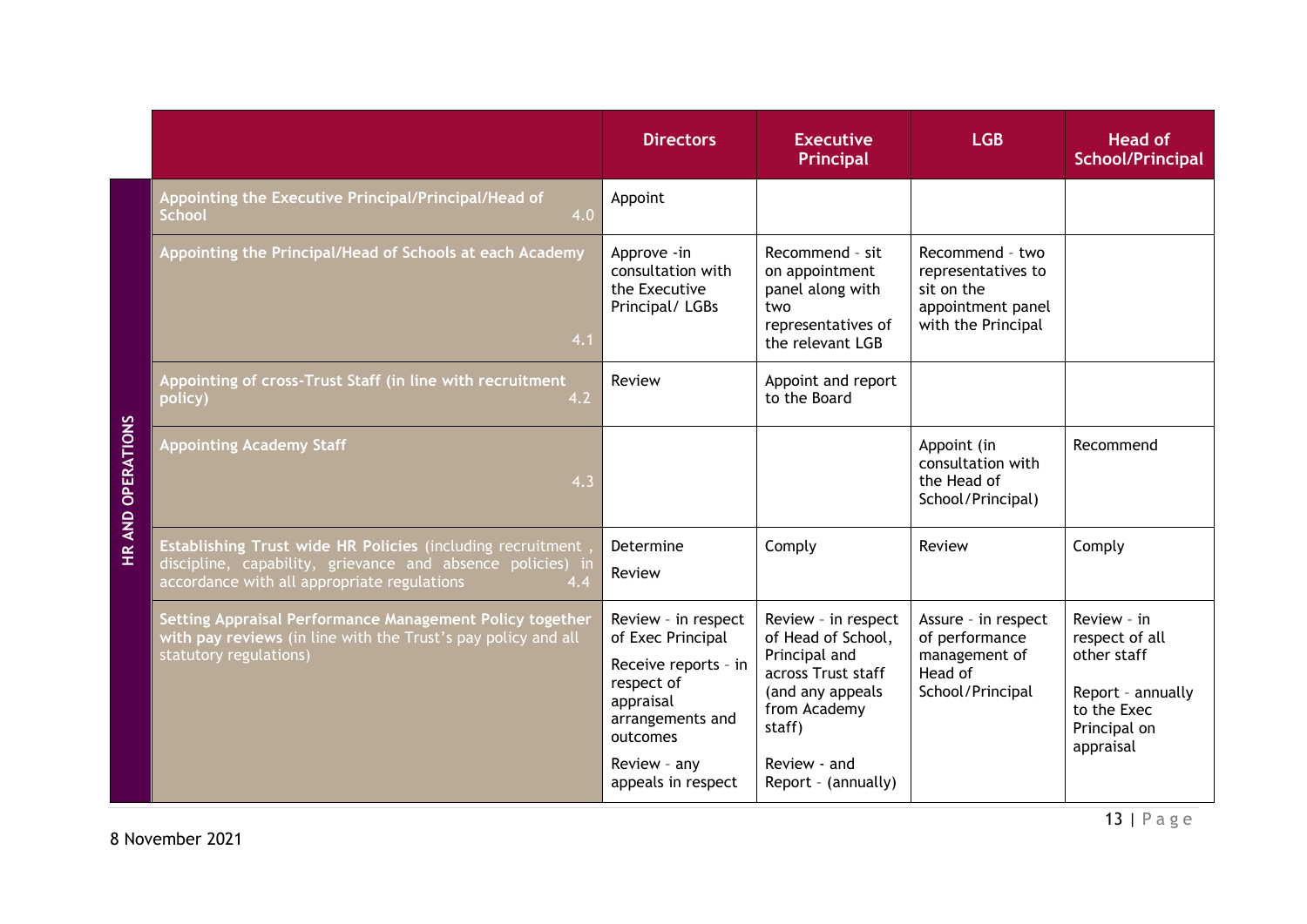|                          |                                                                                                                                                            | 4.5 | of the Head of<br>School/Principal<br>and cross academy<br>staff<br>Review - any<br>appeals respect of<br>all other staff | to the Board on<br>appraisal<br>arrangements and<br>outcomes                                                                                                                       |                                                                                                         | arrangements and<br>outcomes       |
|--------------------------|------------------------------------------------------------------------------------------------------------------------------------------------------------|-----|---------------------------------------------------------------------------------------------------------------------------|------------------------------------------------------------------------------------------------------------------------------------------------------------------------------------|---------------------------------------------------------------------------------------------------------|------------------------------------|
|                          |                                                                                                                                                            |     | <b>Directors</b>                                                                                                          | <b>Executive</b><br>Principal                                                                                                                                                      | <b>LGB</b>                                                                                              | <b>Head of</b><br>School/Principal |
|                          | Setting Terms and Conditions of Employment and Staff<br><b>Handbook</b>                                                                                    | 4.6 | Determine - and<br>consider any<br>proposals by LGBs<br>to make<br>amendments                                             | Recommend                                                                                                                                                                          | Consult - report to<br>Board on any<br>suggested changes<br>to the Academy's<br>terms and<br>conditions | Comply                             |
| <b>HR AND OPERATIONS</b> | Dismissing Exec Principal, Principal, Head of Schools,<br>senior/ cross Trust staff (in accordance with the Trust<br>disciplinary and capability policies) | 4.7 | Review - in respect<br>of Exec Principal                                                                                  | Review - in respect<br>of Head of<br>School/Principal,<br>across academy<br>staff and senior<br>leadership teams<br>of the Academies<br>Report - any<br>dismissals to the<br>Board | Review - in respect<br>of the Head of<br>School or Principal<br>of the Academy                          |                                    |
|                          | Dismissing all other staff (in accordance with the Trust<br>disciplinary and capability policies)                                                          | 4.8 |                                                                                                                           | Review<br>Report - to the<br>Board                                                                                                                                                 | Review (in<br>consultation with<br>the Exec Principal)<br>Report - to the<br><b>Exec Principal</b>      | Comply                             |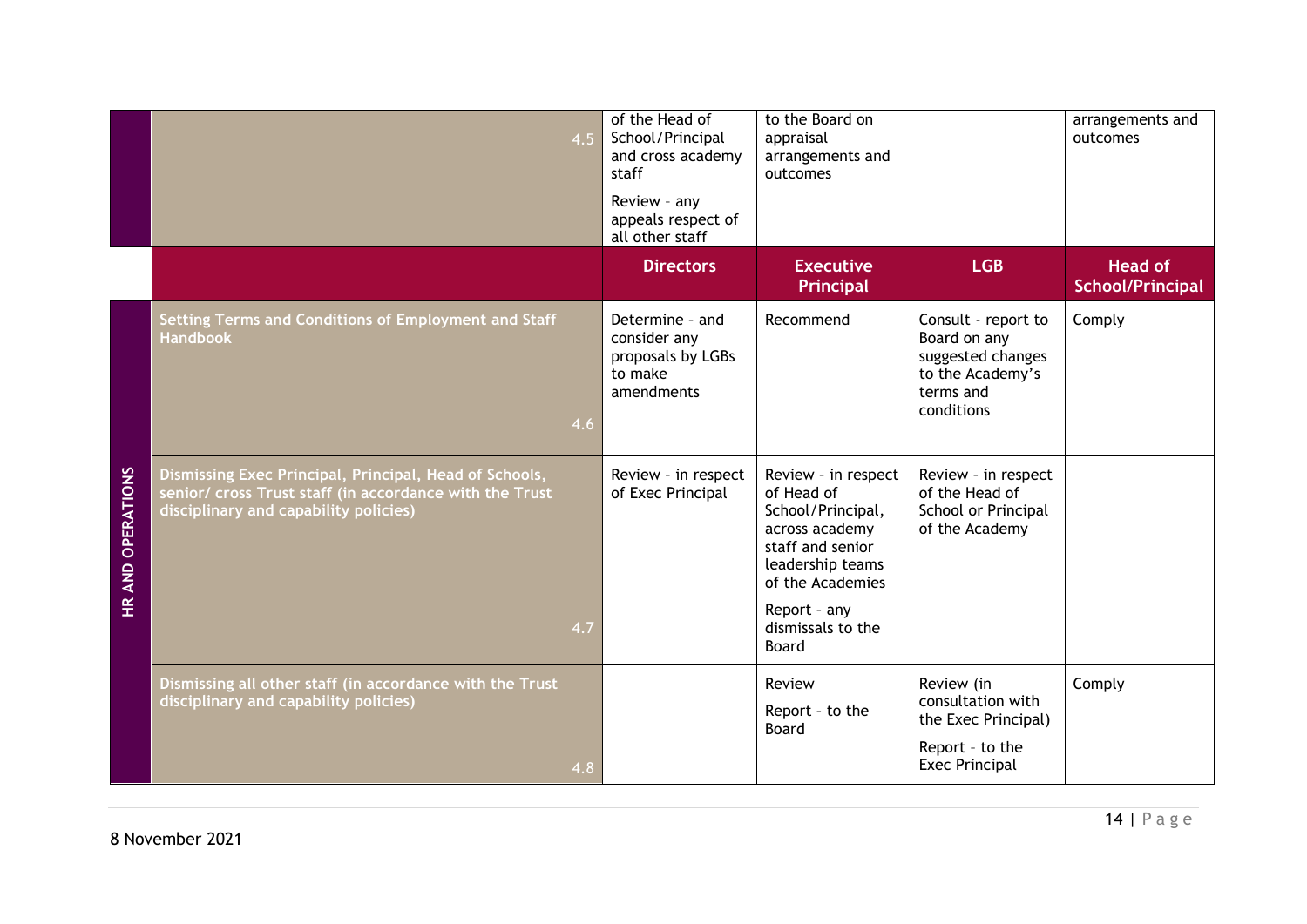| Reviewing discipline and grievance policy                                                                                                                                                                                                      | Review delivery | Recommend | Review - in line<br>with Trust policy |        |
|------------------------------------------------------------------------------------------------------------------------------------------------------------------------------------------------------------------------------------------------|-----------------|-----------|---------------------------------------|--------|
| Setting trust wide procurement policies (for suppliers<br>including auditors, HR and payroll providers and solicitors) in<br>accordance with the Funding Agreement, Academies Financial<br>Handbook and the Trust's procurement policy<br>4.10 | Determine       | Deliver   | Comply                                | Comply |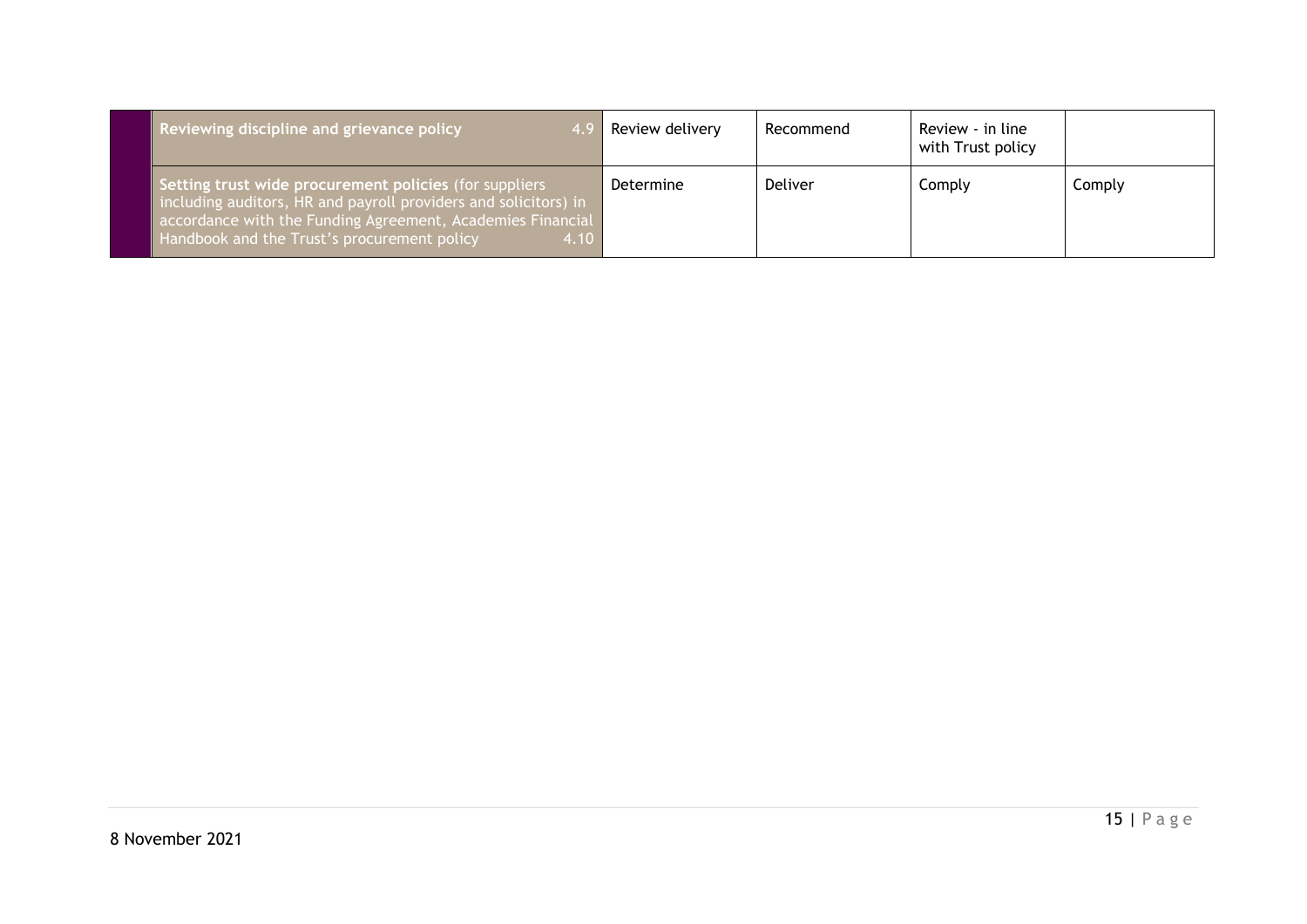|                                   |                                                                                                                                                               | <b>Director</b>                                 | <b>Executive</b><br><b>Principal</b>                                         | <b>LGB</b>                                                                            | <b>Head of</b><br>School/Principal                |
|-----------------------------------|---------------------------------------------------------------------------------------------------------------------------------------------------------------|-------------------------------------------------|------------------------------------------------------------------------------|---------------------------------------------------------------------------------------|---------------------------------------------------|
| <b>OPERATIONS</b><br><b>HRAND</b> | Setting academy specific procurement policies - in<br>accordance with the Funding Agreement, Academies<br>4.11<br>Handbook and the Trust's procurement policy | Determine                                       | Review                                                                       | Deliver - in<br>accordance with<br>Trust policy                                       | Recommend                                         |
|                                   | Determining and allocating central services provided to the<br><b>Academies by the Trust</b><br>4.12                                                          | Determine (in<br>consultation with<br>the LGBs) | Deliver- on<br>recommending the<br>allocation of<br>services to the<br>Board | Consult                                                                               | Consult                                           |
|                                   | Overseeing the effectiveness of services provided centrally<br>by the Trust<br>4.13                                                                           | Review                                          | Deliver and report<br>to Board                                               | Report - to the<br>Board as an agenda<br>item                                         |                                                   |
|                                   | Asset and Premises Maintenance Strategy - determining use<br>of Academies' premises and ensuring premises are adequately<br>maintained                        | Determine - Trust<br>wide policy                | Recommend                                                                    | Determine -<br>academy plan in<br>accordance with<br>Trust policy                     | Deliver - in<br>accordance with<br>Academy policy |
|                                   | 4.14                                                                                                                                                          |                                                 |                                                                              | Review delivery of<br>academy plan                                                    |                                                   |
|                                   | Acquiring and disposing of Trust land<br>4.15                                                                                                                 | Deliver                                         | Recommend                                                                    |                                                                                       |                                                   |
|                                   | <b>Changing use of Assets</b><br>4.16                                                                                                                         | Deliver                                         |                                                                              | Recommend to the<br>Board of any<br>changes to fixed<br>assets used by the<br>Academy |                                                   |
|                                   | 4.17<br>Arranging insurance for the Trust                                                                                                                     | Review                                          | Deliver                                                                      |                                                                                       |                                                   |